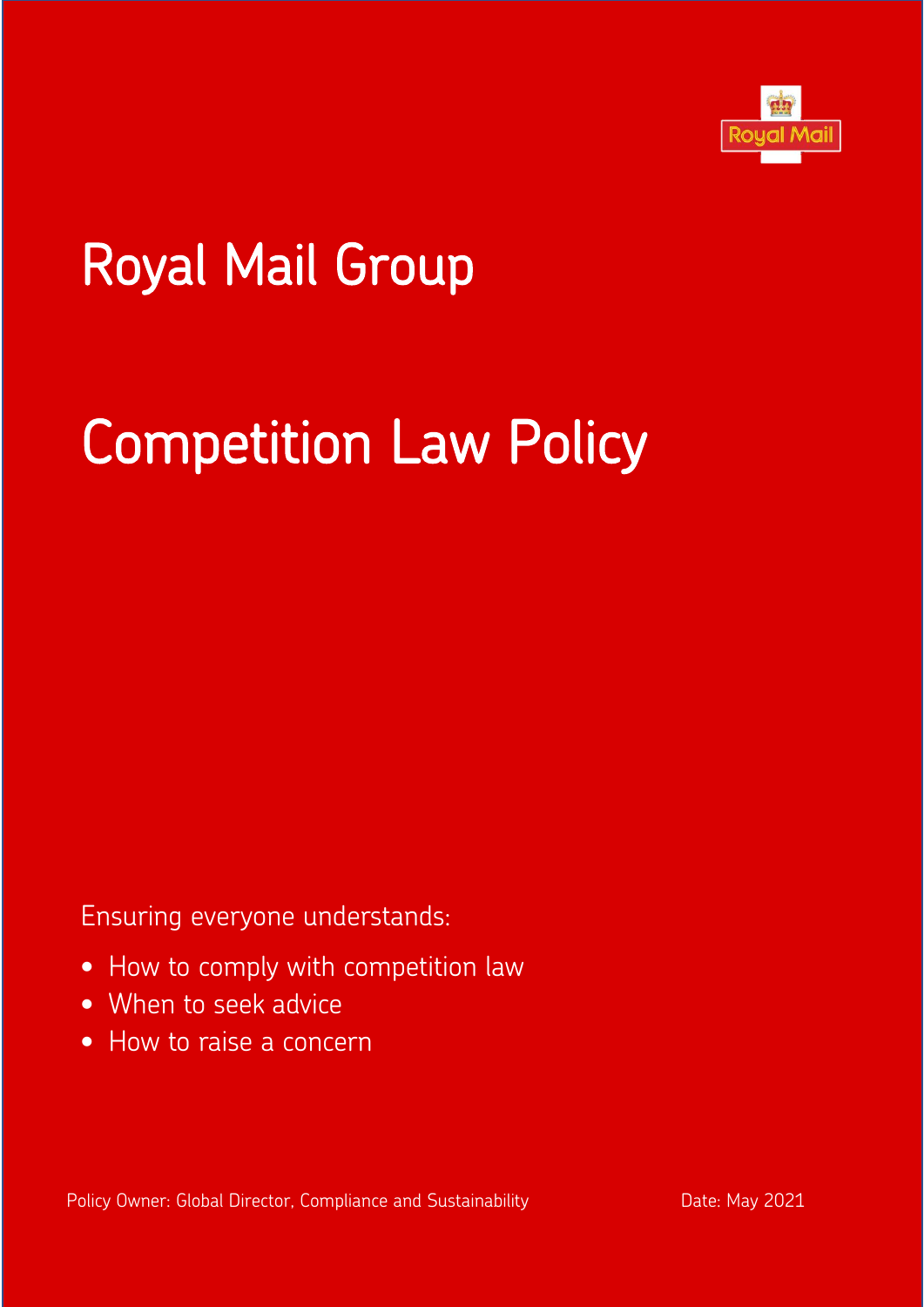#### **Overview and Policy Statement**

Royal Mail Group (RMG) is committed to conducting its business honestly, fairly and ethically. This commitment must be reflected in every aspect of our business conduct. Competition law aims to promote competition and ultimately protect consumers' interests by driving lower prices, better quality, more choice and more innovation. It is our policy to compete vigorously and fairly in compliance with the competition laws of all the countries where we do business. Ofcom imposes specific duties on us to protect competition between RMG Retail and Wholesale customers. For more information about this, see the Universal Service Provider Access Condition 5 (USPA5) Compliance Policy.

#### **Our Responsibilities**

#### **We must:**

- Always develop our commercial strategies independently of our competitors;
- Always act fairly in our dealings with customers and suppliers;
- Follow the Competition Law and Regulatory Risk Assessment (CLARA) process for any nonstandard or bespoke commercial deals in the UK;
- Seek legal advice when considering a merger, acquisition, joint venture or similar type of deal;
- Follow the Group Compliance & Ethics process for joining trade associations or attending industry events;
- Immediately report any attempt, request or demand by a third party to share commercially sensitive information belonging to a competitor or otherwise breach competition law to Group Compliance & Ethics or Group Legal; and
- Contact Group Compliance & Ethics or Group Legal if you have any concerns about any competition law issue or if contacted by a competition authority (such as Ofcom or the Competition and Markets Authority).

#### **We must not:**

- Share or exchange any commercially sensitive unpublished information (such as pricing, costs or customer details) with a competitor, either directly or indirectly via a third party (such as a trade body or a customer). Where a customer is also a competitor, only share information that you would share with our customers. Follow the Information Security Policy for classifying information that is shared, as well as guidance from Group Legal;
- Receive or accept any commercially sensitive unpublished information about a competitor, either directly or indirectly via a third party, other than in the context of normal price negotiations with customers;
- Make any agreement (informal or formal, verbally or in writing) with a competitor or potential competitor without first taking legal advice (such as allocating customers, agreeing to fix prices or agreeing with another bidder in a tender process what the price of RMG's bid will be);
- Where RMG could be viewed as having a dominant position, adopt any business practice which may exploit customers, or exclude competitors from the market or make it harder for them to compete (e.g. by refusing to supply existing customers, pricing below cost to drive out competitors, or offering discounts in return for exclusivity); or
- Threaten or retaliate against anyone who refuses to agree to take part in any anti-competitive conduct or who reports any concerns that an offence has been committed.

#### **Further Information**

Competition law (known in some countries as antitrust law) prohibits behaviour which can damage competition between businesses or disadvantage customers. It requires businesses to avoid anticompetitive practices such as competitors fixing prices or sharing markets or customers.

In addition, businesses with a dominant market position (due to, for example, a large market share) have additional responsibilities not to abuse that position by exploiting customers or unfairly excluding competitors. For those markets where RMG may be viewed as having market power, it must comply with these additional rules to ensure that it does not abuse any position of dominance it may have.

Ofcom and the Competition and Markets Authority will take action against companies whose behaviour risks limiting competition.